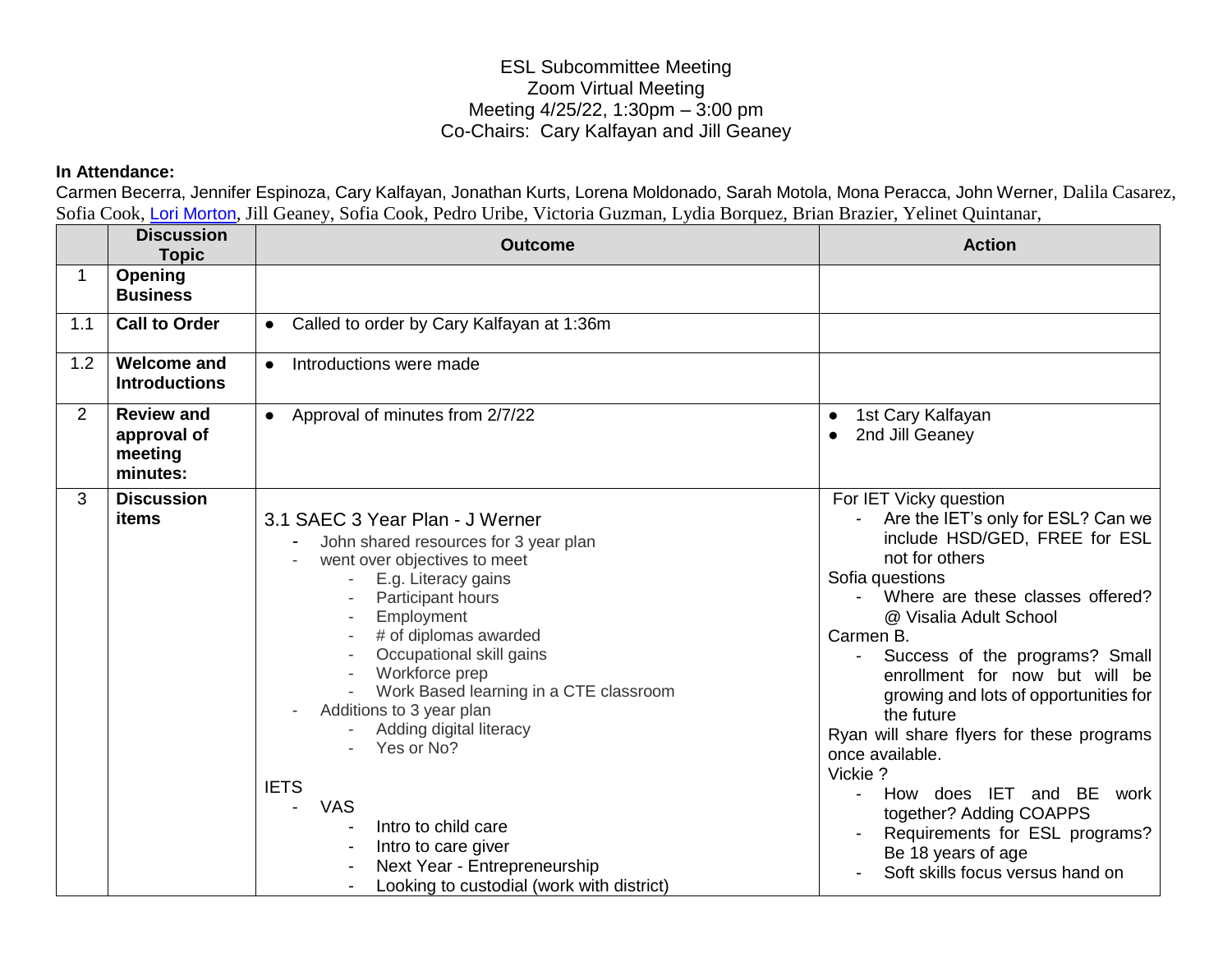| <b>Culinary for ESL</b><br>Mona chimed in regarding her experience                                    |  |
|-------------------------------------------------------------------------------------------------------|--|
|                                                                                                       |  |
| <b>Custodial for ESL</b>                                                                              |  |
| Paraprofessional - prepare for NCLB, volunteers in<br>Lots of schools are looking to offer ESL        |  |
| classes, semester (60 hours externship) went off of study<br>CTE that's why we have so many questions |  |
| guide, will send us syllabus                                                                          |  |
| Home Health Aide - to go into Medical programs<br>Worked based learning for IET's - Lori              |  |
| <b>COS</b><br>Morton shared regarding Culinary IELCE &                                                |  |
| <b>ESL Pathways</b><br><b>TJHSD opportunities</b>                                                     |  |
| Dalila                                                                                                |  |
| COS class CD 42 will be offered next year<br>Child Development very popular (most                     |  |
| on VAS campus<br>successful)                                                                          |  |
| <b>Human Services</b>                                                                                 |  |
| <b>CNA</b>                                                                                            |  |
| <b>Registered Nursing</b>                                                                             |  |
| <b>Business</b>                                                                                       |  |
| Accounting<br><b>Ornamental Horticulture</b>                                                          |  |
| Informational<br>Dalila shared ESL Tour information<br>4                                              |  |
| 4.1 COS ESL Giant Trails Tour<br>Will emails flier soon<br><b>Items</b>                               |  |
| Friday, May 13th, 2022                                                                                |  |
| Start time 8:30 AM<br><b>TAS Updates</b>                                                              |  |
| 4.2<br>Site Updates on current status:<br>- Field Trips (UC, Calstates, COS,                          |  |
| HAS/TAS/VAS/FAS/COAS/CAS/LAS/COS<br>Fresno Zoo) included ESL/HSE                                      |  |
| Changes/Updates<br><b>Tulare Museum and Library</b>                                                   |  |
| Staffing<br>Summer School 4 days a week in                                                            |  |
| Program<br>AM                                                                                         |  |
| <b>Summer School Offerings</b><br><b>HAS Updates</b>                                                  |  |
| End of the year Ceremonies or<br>DL & seat time together                                              |  |
| <b>Completion Certificates</b><br><b>Status Quo</b><br>$\blacksquare$                                 |  |
| COS<br>4.3<br>Sequoias Adult Ed Consortium Update                                                     |  |
| Ceremony for ESL in May<br><b>Virtual Resource Wall</b>                                               |  |
| SS is offered at all levels<br>(https://padlet.com/sperez031/ofxeehzsyuxkf                            |  |
| Porterville Adult School<br>4bo)                                                                      |  |
| ESL will have a ceremony<br>Provide new/updated flyers to Navigators                                  |  |
| No ESL Summer School                                                                                  |  |
| Will have 1st IET in food handling                                                                    |  |
| No ESL<br>Spanish HiSetM-F 8-12, 6/7-6/30                                                             |  |
| <b>COAS</b>                                                                                           |  |
| Forklift certification class                                                                          |  |
| Wanting an IET for COAS                                                                               |  |